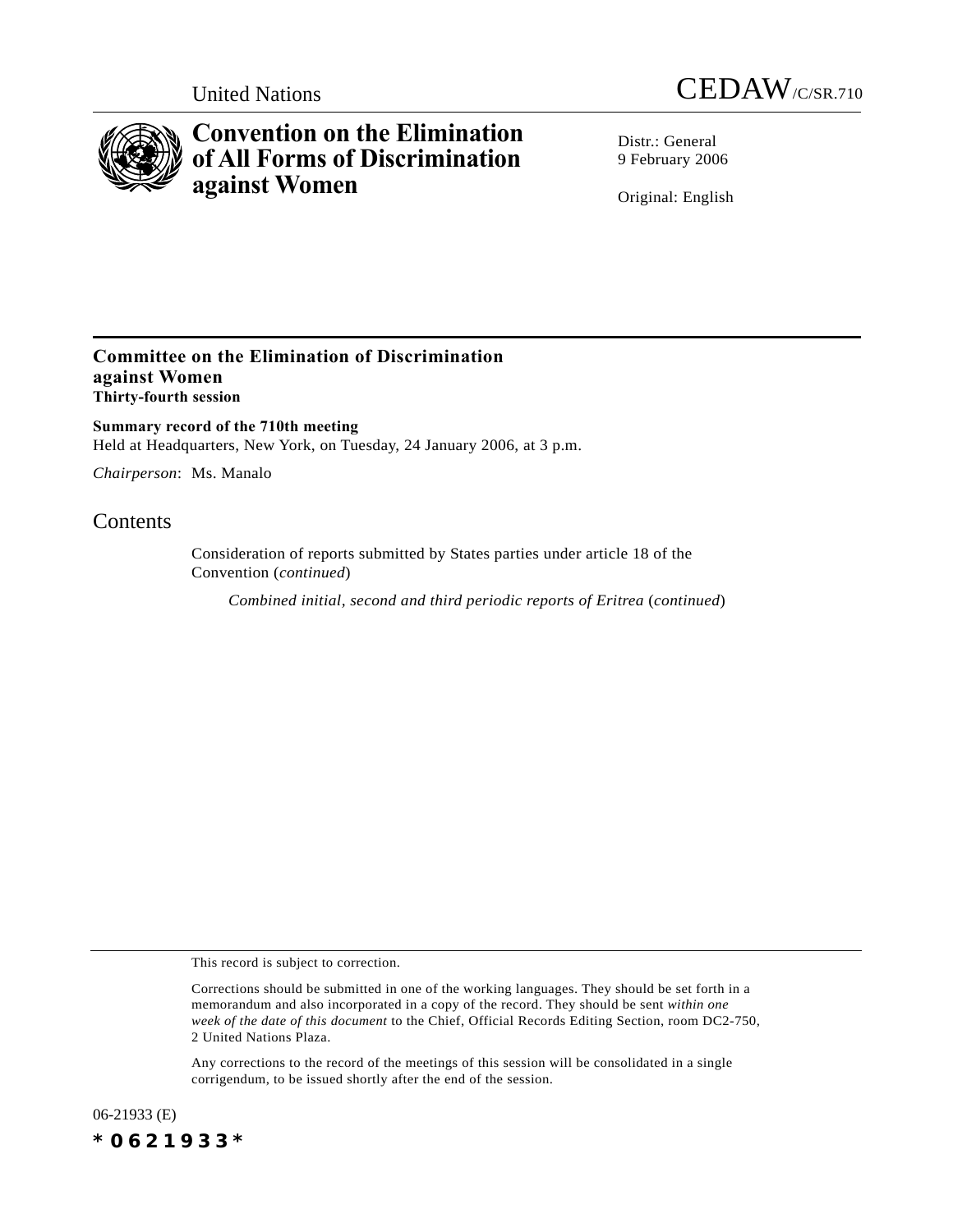*The meeting was called to order at 3.05 p.m.*

**Consideration of reports submitted by States parties under article 18 of the Convention** (*continued*)

> *Combined initial, second and third periodic reports of Eritrea* (*continued*) (CEDAW/C/ERI/ 1-2, CEDAW/C/ERI/1-3/Corr.1, CEDAW/C/ ERI/Q/1-3 and Add.1)

1. *At the invitation of the Chairperson, the members of the delegation of Eritrea took places at the Committee table.*

#### *Articles 7 and 8* (*continued*)

2. **Ms. Belmihoub-Zerdani** said that she was pleased to see that 30 per cent of the seats in the Regional Assembly were reserved for women, as increasing the numbers of women in positions of authority would play a major role in eliminating gender stereotypes. Women parliamentarians in particular could serve as examples for all Eritrean women and be instrumental in the adoption of legislation guaranteeing women's rights to education, employment, land ownership, and in other areas.

3. **Ms. Arocha Dominguez** took note of the written responses relating to article 7 (pages 14 to 17) but requested more information on the representation of women at the higher levels of the administration and the Government, including the governing party's political bureau, the foreign service and local government, where many decisions which greatly affected women were taken and where women could receive valuable training. She also enquired whether any public political awareness campaign was under way or planned to highlight the activities of women, particularly at the community level.

4. **Mr. Giorgio** (Eritrea) said that more efforts were needed to increase the number of women in senior posts in the foreign service, most of which were held by men. At the Secretary level, women were slightly better represented, and he hoped that with the support of the Government progress would be made to increase the number of women at all levels.

5. **Ms. Gebreab** (Eritrea) recognized the importance of placing women in positions of power. Women were being encouraged to participate in Government, even if they did not necessarily have a strong academic

background and were increasingly represented at the national and regional government levels. The fact that 17.6 per cent of her Government's ministers were women was a fairly positive figure compared to some other States. Women should also play a strong role at the local level. A leadership commission was offering courses to women to prepare them for increased responsibility at the village level; those courses were already available in some 10 per cent of villages.

6. Her Government was also working to improve women's education by providing scholarships to help girls complete their primary and secondary education. Since many women had lost their opportunity for schooling as they had been serving in the army, they were being offered correspondence courses and night school. Special programmes were also being developed to enable women to complete their education in a single year. The effectiveness of such efforts and of the 30 per cent quota for women was being monitored in cooperation with the Common Market for Eastern and Southern Africa (COMESA), the African Union and women parliamentarians.

#### *Article 9*

7. **Ms. Khan** enquired whether an Eritrean woman who married a foreigner was able to automatically transmit Eritrean nationality to her spouse and to her children whether born in Eritrea or not.

8. **Ms. Gebreab** (Eritrea) said that, currently, the non-Eritrean spouse of an Eritrean woman could acquire Eritrean citizenship if he so desired, as could their children. That had not always been the case.

#### *Article 10*

9. **Ms. Arocha Dominguez** commended the State party's efforts to increase enrolment rates and reduce dropout rates, in particular among girls. She also noted the success of the National Literacy Programme, 90 per cent of whose participants were women, but stressed that in order to ensure that those women did not lose their newly acquired literacy skills, they must have an opportunity to apply them. She therefore wondered whether any programmes or activities existed or were planned to complement and continue literacy programmes and to give girls and women an opportunity to further their education.

10. **Ms. Gebreab** (Eritrea) said her Government recognized the importance of literacy and education.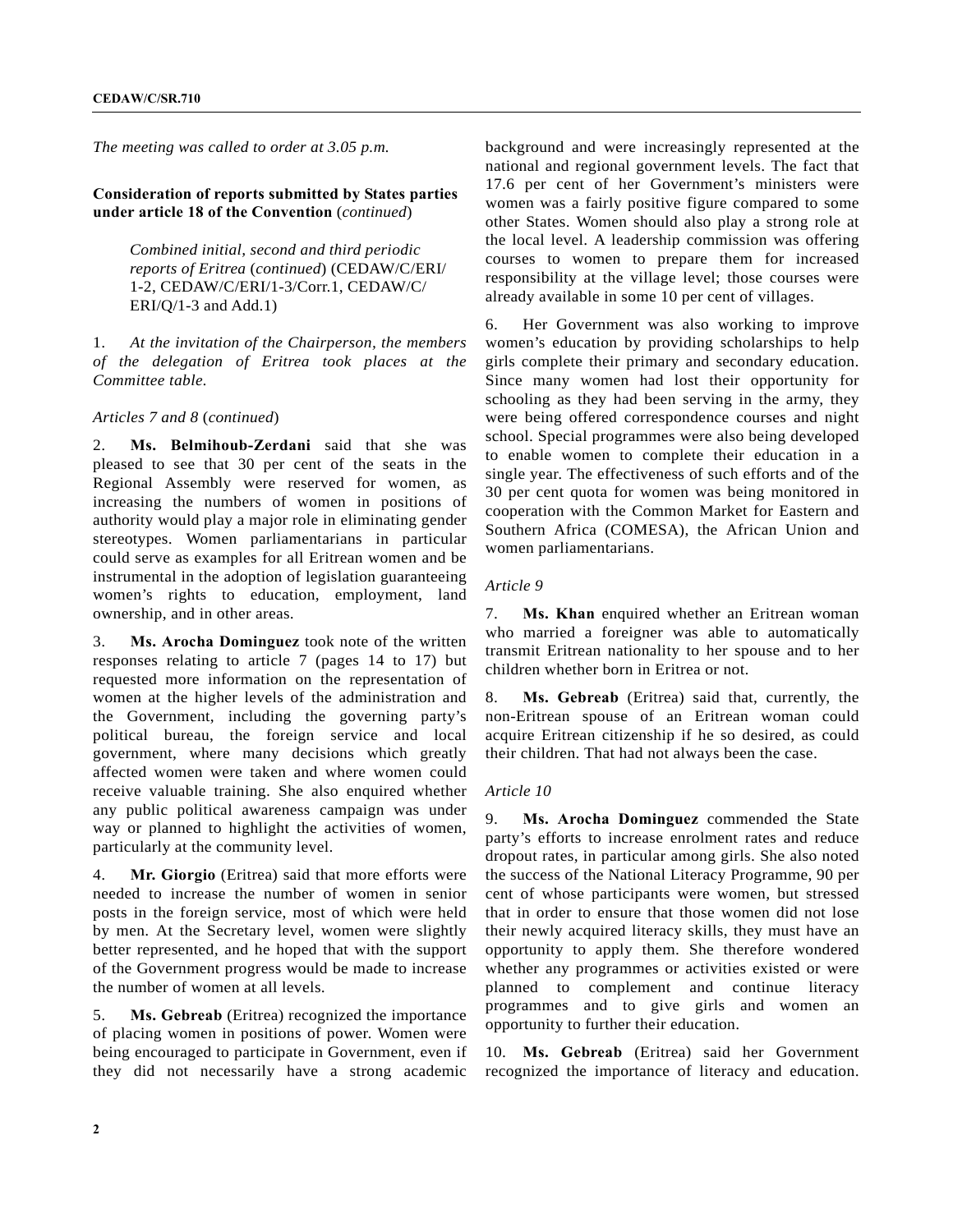Many participants in literacy programmes were young women who had married early and the Ministry of Education was developing programmes to help them complete their education. The immediate priority, however, was to train the trainers who would be responsible for delivering such programmes.

#### *Article 11*

11. **Ms. Schöpp-Schilling** expressed concern at the results of the survey quoted in the report (page 29), according to which 46 per cent of industrial enterprises preferred to employ male workers, particularly in light of the fact that nearly half of all Eritrean families were headed by women. Noting that labour proclamation No. 118/2001 provided for a mechanism whereby women could submit complaints of employment discrimination to the Minister of Labour and Human Welfare, she asked how many complaints had in fact been submitted and what the results had been. She also enquired whether special labour courts existed, whether legal aid was available and whether women had equal access to those mechanisms.

12. It would be interesting to hear what, if anything, the Ministry of Labour and Human Welfare and the National Union of Eritrean Women (NUEW) were doing to educate employers and women employees about women's rights and about efforts to regulate the informal labour market; the role of women in the informal labour market; any harassment they might be subject to by officials (the police, for example in the case of a street vendor), and on any plans to bring women's informal economic activities into the formal labour market. Finally, she asked whether there were any regulations on the situation of women domestic servants or whether they were left without legal protection.

13. **Ms. Gebreab** (Eritrea) acknowledged that unemployment among women was high. That was due, in part, to the war, which had caused a decline in economic activity in general. However, as Eritrean men had gone to war, Eritrean women had taken over jobs in sectors formerly dominated by men, notably construction. A programme had been launched in 2002 to reinforce and enhance the skills those women had learned on the job.

14. As for whether there was discrimination against women in employment, the country's labour law prescribed equal treatment for male and female workers. Women who felt that they had been the victims of discrimination were entitled to file a complaint with the Labour Office, which would examine the matter thoroughly and issue a verdict. Employment discrimination complaints were also sometimes submitted to the National Union of Eritrean Women. The latter was collaborating with the National Confederation of Eritrean Workers to educate workers about their rights.

15. With regard to women's participation in the informal sector, most jobs did not require a licence. However, if a woman wanted to sell her products, she was required to have a market permit. The Government was providing training and assistance to women in rural areas to identify markets and facilitate market access for producers of handicrafts and other traditional products.

16. **Ms. Patten**, recalling the reference in the delegation's opening statement to the administrative steps taken by the Cabinet of Ministers in November 2005, asked which body was responsible for training women in non-traditional skills and what concrete steps were being envisaged to ensure higher participation of women in all sectors of trade and industry. She also wondered how the Government intended to address the issue of land ownership, whether new legislation was in preparation and, if lowinterest loans were to be provided, who would provide them.

17. She wondered how many complaints had been brought under article 65 of labour proclamation No. 118/2001 and to which minister they were brought. It will be interesting to hear whether it was possible for women to address the court directly. Finally, she wished to know how the Government was addressing discrimination in recruitment and whether there was a mechanism in place to address discrimination in hiring, promotion and wage differentials.

18. **Ms. Gebreab** (Eritrea) noting that the November meeting had been a milestone for women in Eritrea, said that it had been agreed that, if public works were involved, the Ministry of Public Works would take responsibility for the training no matter what the sector. It had also been agreed that a mechanism should be created for low-interest loans; the Minister of Finance would be submitting guidelines on how to implement that.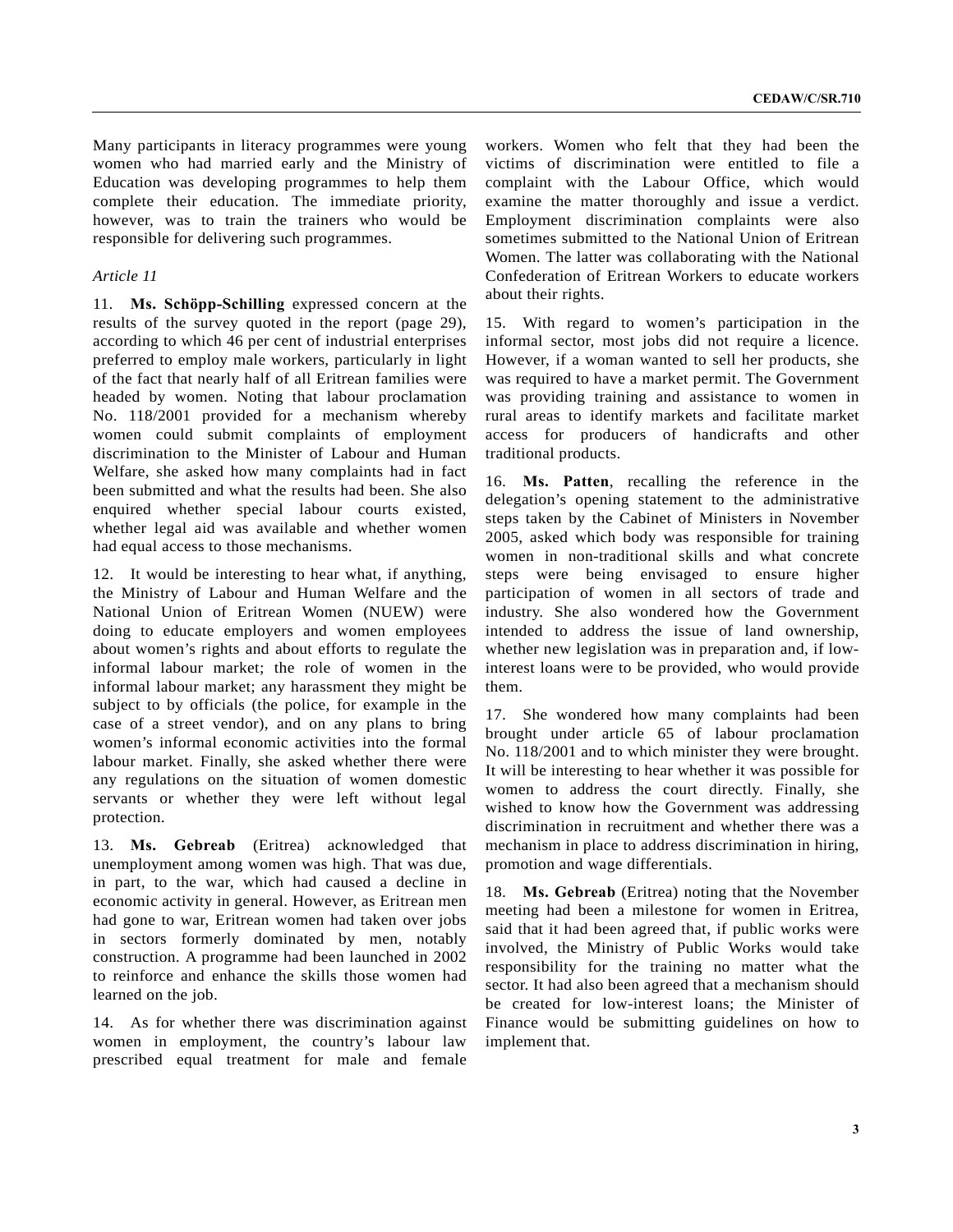19. The Government had also provided a certain subsidy to each family in the workforce, which had produced an opportunity for women to have money in their own hands. Former housewives were using that money to fund various kinds of business, such as the selling of local produce or crafts, showing that money provided to women was money well spent.

20. Finally, she said that specific labour-related complaints, including those related to recruitment, were submitted to the labour court. If the issue had further implications, it could go as high as the Minister of Labour and Social Welfare.

### *Article 12*

21. **Ms. Gabr** pointed out that female genital mutilation was an issue that affected women in many countries and that eradicating it would require a collective African response. She enquired whether Eritrea was collaborating at the regional level with other African countries and with the African Union or other regional organizations to address the problem. She also wondered whether Eritrea was receiving assistance from international organizations and agencies on other health issues, such as AIDS.

22. **Ms. Pimentel**, noting that the State party had indicated in its response (CEDAW/C/ERI/Q/1-3/Add.1) that the national strategy for addressing female genital mutilation was to focus on education and awarenessraising and commending it for adopting that approach, said that it was important to change laws that were discriminatory towards women.

23. In addition, it was essential to ensure that awareness-raising efforts incorporated a human rights perspective, in consonance with the Convention and with the Committee's general recommendations No. 14 on female circumcision and No. 19 on violence against women. She wondered whether female genital mutilation was viewed as a form of gender-based violence, namely violence directed against women because they were women.

24. **Ms. Dairiam** was pleased to see that maternal mortality had decreased since the report had been published; however, the rate was still very high. The report indicated that the Government had made reduction of maternal mortality a priority and that it had adopted a Safe Motherhood programme. She would like to have more information about the content of that programme and how it was addressing the

causes for maternal mortality outlined in the report, in particular lack of access to obstetric care and medical services, unsafe abortion, and under-age marriage and early pregnancy. In relation to the latter, she wondered whether the Government intended to collect data on the prevalence of under-age marriage and adolescent pregnancy, which were obviously detrimental to women's health.

25. Lastly, she wondered whether there were any programmes under way to address the traumatic effects of the war on women, especially those who had been raped or suffered other forms of violence during the war and in the post-conflict period.

26. **Ms. äimonović** asked whether any progress had been made in increasing access to health services for women in rural areas since the submission of Eritrea's report.

27. With regard to the issue of female genital mutilation, she wondered whether the practice was perceived as legal. Since the country's Constitution prohibited any act that violated the human rights of women, it could be argued that female genital mutilation was unconstitutional. She encouraged the Government to use that argument to change mistaken perceptions about the legality of the practice.

28. **Ms. Gebreab** (Eritrea) assured the Committee that NUEW believed that legislation criminalizing the practice would be helpful. However, the experience of other African countries had shown that simply enacting legislation was not enough. It was essential to ensure that the legislation could actually be enforced. As the Committee had rightly pointed out, it was also necessary to collaborate with other countries in order to eliminate the practice throughout the region. Eritrea was discussing the issue with its fellow African States and had requested their support but it did not have any formal projects with the African Union.

29. With regard to support from international organizations for health activities, she said that Eritrea was receiving assistance from the United Nations Population Fund and also from the United States Agency for International Development and several NGOs.

30. Efforts were under way to educate women about their rights under the Convention. It had been translated into one of the local languages and would be translated into others in the future. There were also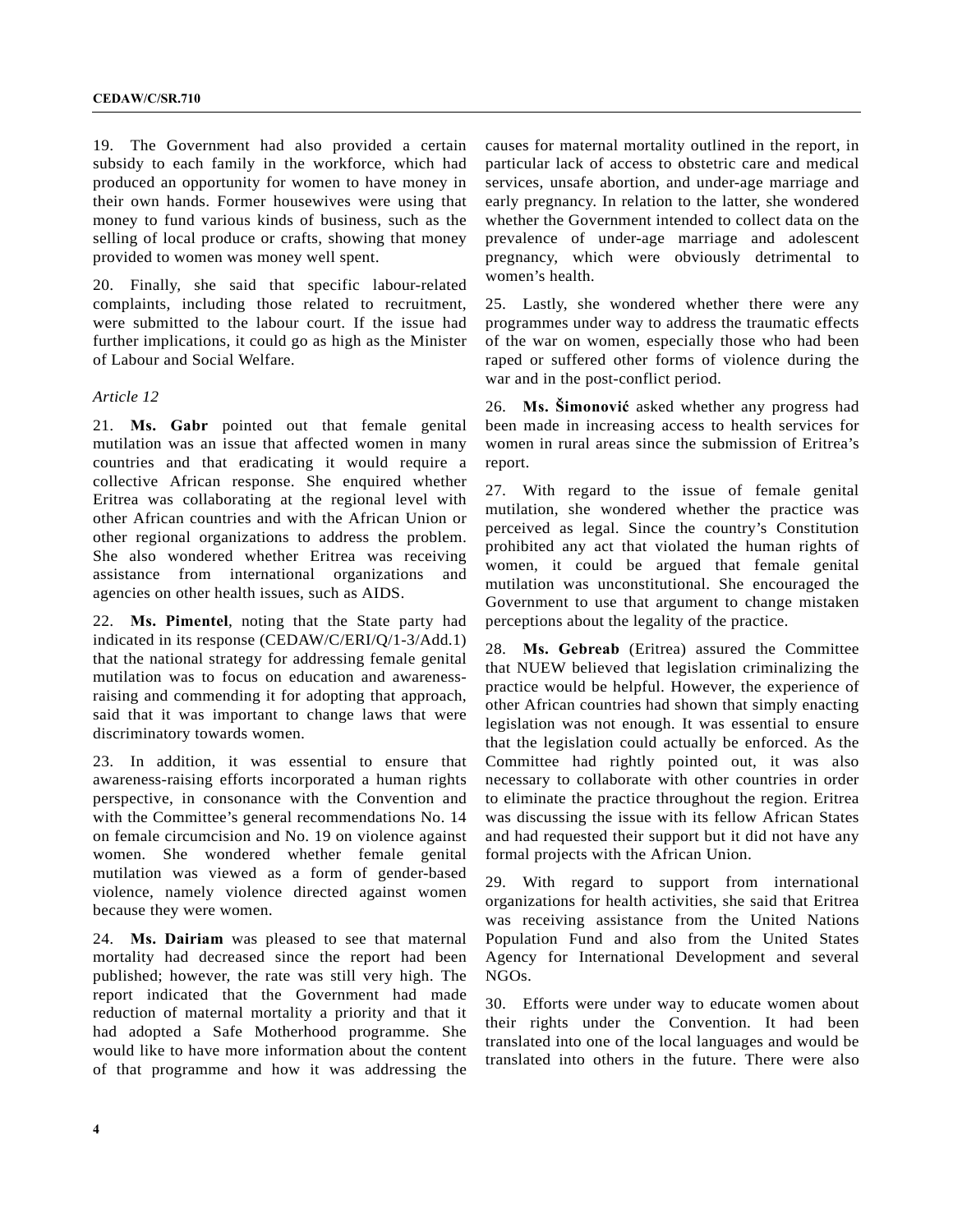initiatives to educate women about basic legal concepts that were pertinent to women's issues. For example, a legal literacy manual had been drafted and would be finalized in the next three or four months. Once completed, the manual would serve as a teaching tool for educating women in villages across the country.

31. Concerning maternal mortality, while the rate had dropped to about 650 per 100,000 live births, that was by no means acceptable. Because maternal health was influenced by many factors, Eritrea was taking a crosscutting approach to the problem. Road and transportation infrastructure was being improved to facilitate access to health care facilities, maternity homes were being built in various parts of the country, especially those with poor roads, and emergency obstetric care was being taught to nurses at all levels of the health care system so that they could provide emergency care where no physician was available.

32. **Mr. Desta** (Eritrea) said, on the issue of female genital mutilation, that during a recent visit to Sweden he had observed that when Eritreans living there found that it was impossible to have the mutilation done in Sweden, they would simply go elsewhere. They needed to be educated so that they would see that the practice was wrong and should be abolished.

33. In the past five years the Ministry of Health had done a very good job with regard to health services in Eritrea. Many districts and sub-districts were now served by several health centres and four regional referral hospitals had been constructed or were under construction.

34. **Ms. Gebreab** (Eritrea), referring to the issue of counselling, said that what had saved the women of Eritrea during three decades of war had been the social protection networks in place in the country. Since few women had been prepared to discuss experiences such as rape openly — because that would have meant a loss of self-respect, not only for the individual, but for the entire village — the strategy had been to avoid singling out rape victims — other than urging them to go to the health centres to be checked for sexually transmitted diseases — but to form groups of women at random, and offer them support and counselling in the traditional way, thereby circumventing the normal practice of not speaking about such matters.

## *Article 14*

35. **Ms. Tan**, referring to the description in the response to the list of issues and questions (CEDAW/C/ERI/Q/1-3/Add.1, p. 16) of the 1994 Land Proclamation as a major piece of legislation in terms of women's right to land ownership, and the statement that in order to counter traditional attitudes 50 legal officers had been trained to advocate for women's rights to land ownership, enquired about the impact of that measure, specifically whether there had been any further training of legal officers since 2002, and whether there were any data on how many women, as compared to men, had gained access to land. She would also like to know when the regulations that were being drafted in order to implement the land proclamation would be completed.

36. **Ms. Simms** wondered whether the Government was looking at alternative methods of irrigation in rural areas, or at alternative sources of energy. The country's economic constraints certainly made it very difficult to put in all the necessary infrastructure, but she thought that there must be ways to provide rural populations with some of the services they needed.

37. **Ms. Gebreab** (Eritrea) confirmed that in itself, the proclamation on land issues was gender-sensitive, and gave women an opportunity to have equal access to land. The proclamation stated that each and every individual was entitled to a plot of land for his or her residence, but because there was a backlog, the present focus was on larger families, leaving other issues to be resolved later. In line with tradition, a couple would be allotted a plot in the man's village or birthplace, but NUEW had been urging that if a couple agreed that they wanted to build a house in the wife's birthplace, that should be allowed. After lengthy discussions, the Ministry had agreed. Of the land allocated for residences, 30 per cent had been allotted to women, and particularly to female-headed families. As that was not enough, following negotiations the Ministry of Land, Water and the Environment had adjusted the implementing regulations so that from 2006 onwards if a married woman asked for land in her village she would receive it.

38. The 50 women who had been trained to give legal advice had made a positive contribution, counselling women on basic issues such as family law. The aim was not to limit legal knowledge to a few women but to give every woman the opportunity to acquire it.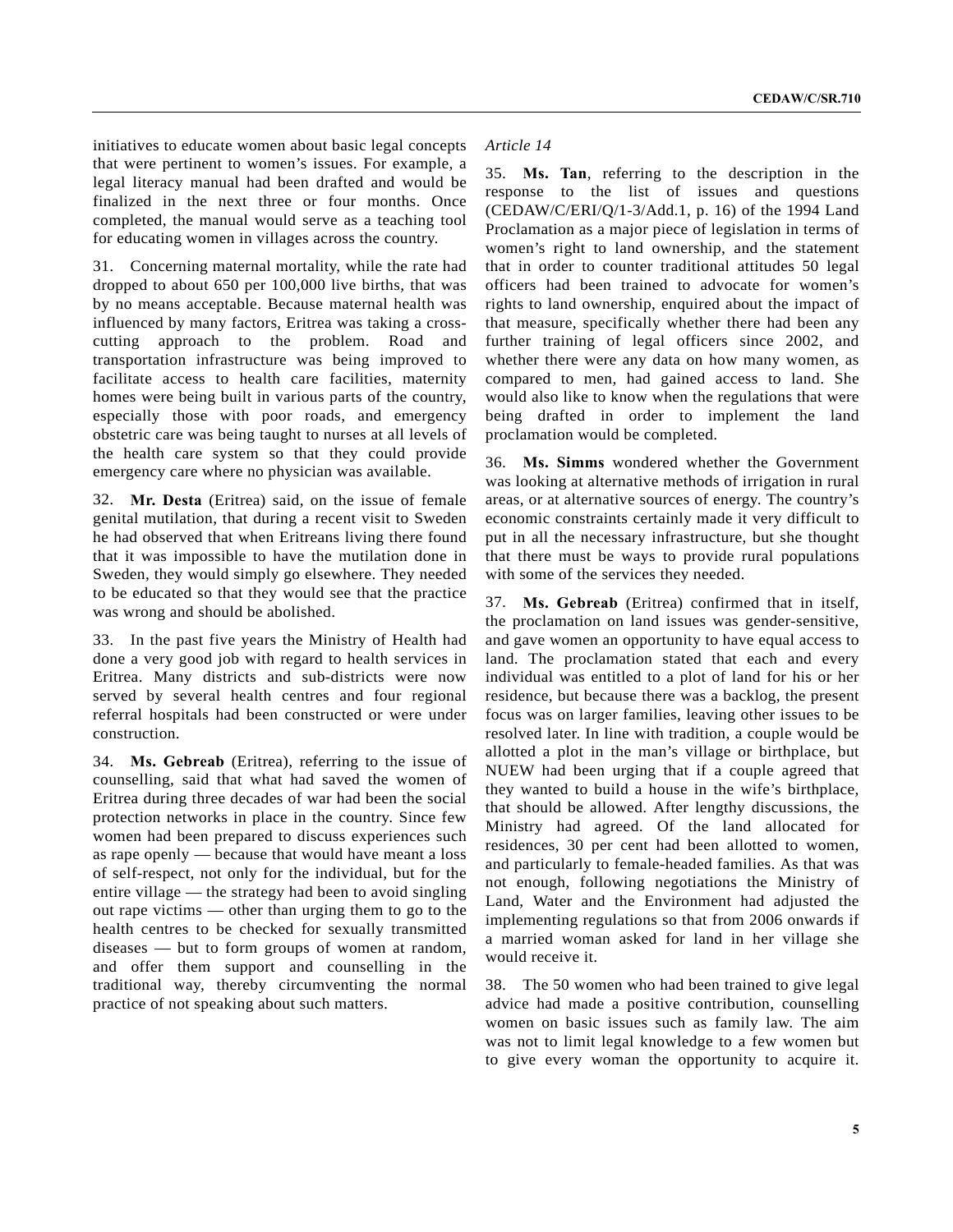Once a legal manual was finalized, there would be training of trainers in each region, and the knowledge would trickle down.

39. In response to the question on alternative sources of energy, she said that use was being made of smokeless peat, which minimized wood and was less harmful to women's health. With support from the Netherlands, trials were also being conducted on a solar-powered cooking pit, and other ideas were in the pipeline.

### *Articles 15 and 16*

40. **Ms. Coker-Appiah** noted that the issue of persistent cultural practices had been raised over and over again. It was highly commendable that the Government was addressing the issue of women's lack of awareness about laws affecting them, but legal literacy or awareness-creation should not be considered as a one-off activity. Bringing people to change their attitudes would require ongoing education and awareness-raising. Isolated seminars here and there would not achieve the objectives intended. Also, once people's awareness about their rights had been raised, it was important to have the structures and support services in place, to assist women in their efforts to assert their rights. The policy regarding legal literacy training on a consistent basis in the communities was a very good step in that direction.

41. The report indicated that although rape was a criminal offence, not all rapes were reported to the police and that families sometimes preferred the daughter to marry the rapist, rather than reveal the offence. Research elsewhere had shown that the reluctance of rape or domestic violence victims to report the assaults to law enforcement agencies was sometimes due to the attitude of law enforcement personnel. She asked whether Eritrea had programmes to educate or sensitize the police to make them able to respond effectively to victims of rape and other sexual abuse.

42. **Ms. Patten**, referring to the coexistence of customary law and civil law, said she wondered what efforts were being made to make women aware of the shift to civil law which better protected them.

43. Regarding family arbitration before divorce, described in the State party's report, she wished to know whether it was mandatory, and who conducted it. Noting that the arbitration committee had no women

members, she asked what efforts were being undertaken to correct that imbalance. She also asked to what extent the judges hearing the arbitration had been adequately trained regarding the Convention. Since maintenance was a crucial part of the arbitration committee's remit, it was essential that efforts be made to include women on it.

44. Noting that according to the report the arbitration committee might award up to three quarters of the common property to one spouse, she wished to know whether there was a legal provision in the law of Eritrea that would warrant the committee's making such an unbalanced award.

45. She also sought details on the representation of women before the arbitration committee, and whether there was a system of legal aid in place. Finally, she wished to know more about the disposition of matrimonial property, whether the country's legislation made provision for different matrimonial property regimes and whether a woman, particularly one who had been the victim of violence, could be granted sole occupancy of the matrimonial property.

46. **Ms. Tan** noted that, according to the State party's report, the minimum legal age for marriage was 18 for both men and women and the consent of both parties was required, but, it also stated that underage marriage, forced marriage and betrothals were common. The data provided by the State party indicated that there had been a decline in the number of girls marrying before the age of 15, but she would welcome more recent data. The Government appeared to acknowledge that although the law was in place, enforcement was lacking. She therefore wished to know what the Government was doing to educate the public to respect the minimum age for marriage and turn away from forced marriages.

47. Religious and customary marriages were recognized forms of marriage under Eritrea's transitional civil law. However, in all customary marriages the rules for marriage and divorce discriminated against women, and the State party was doubtless aware that such practices were also in violation of a number of the provisions of the Convention, including its article 15 and 16. She therefore wondered whether Eritrea's legal reforms would abolish the discriminatory aspects of religious and customary marriages, and whether the rural population was being educated regarding the harmful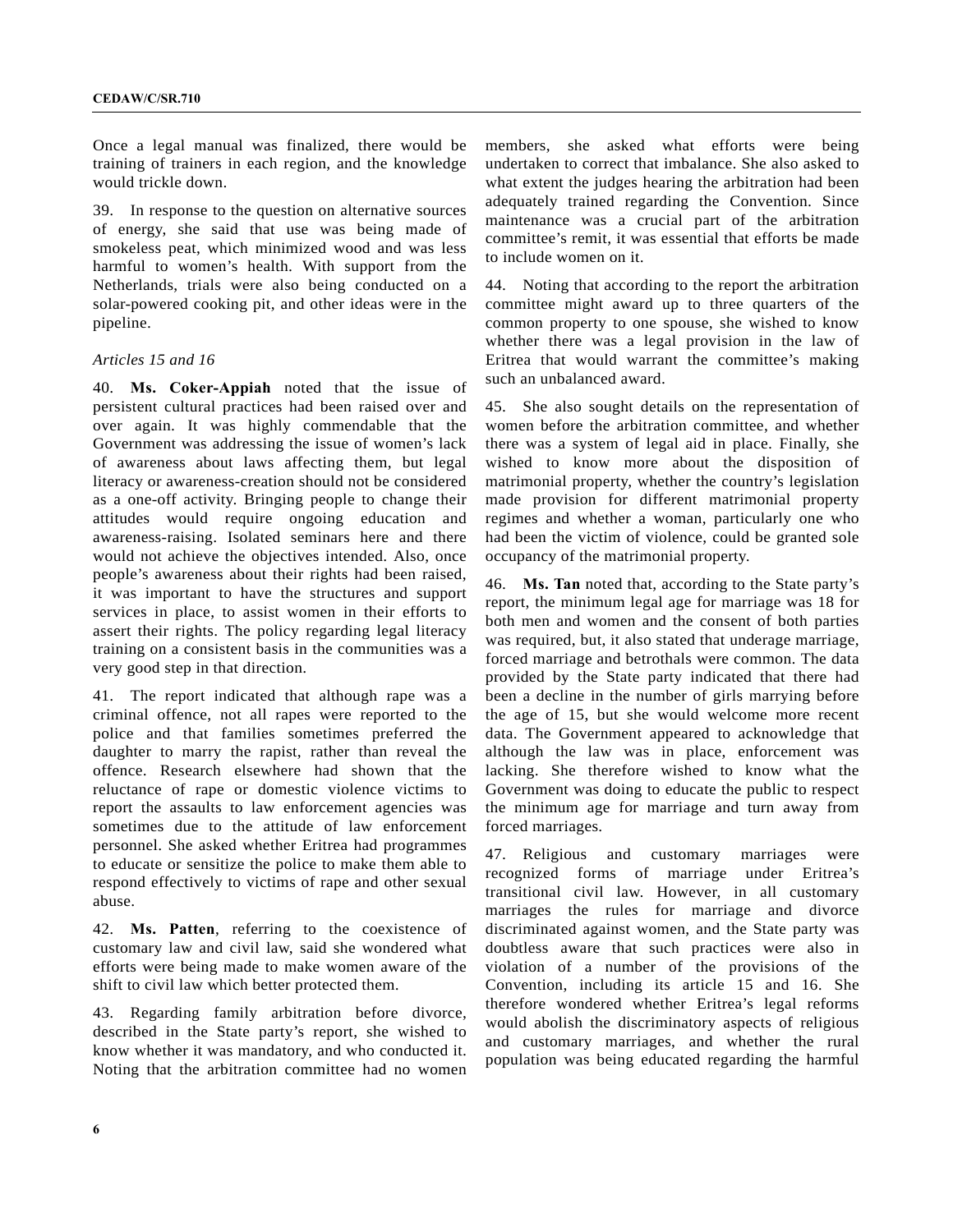consequences of such practices to the community as a whole. Lastly, although civil law did not discriminate in matters of inheritance, she wondered whether that was always true in practice, and wished to know how the inheritance law protected women, especially widows.

48. **Mr. Flinterman** said it was clear that the State party was committed to gender equality, but that it faced a number of significant constraints relating to customs and tradition. In that context, he was somewhat puzzled by the legal provision which stated that although each spouse was entitled to carry out an occupation of his or her own choice, one spouse could object to the other's occupation in the interests of the household. He wished to know whether the law was merely symbolic or whether it was actually enforced; whether spouses could go to court if they disagreed and, more importantly, whether it could be used as a legitimate basis for an Eritrean man to forbid his wife to work, in which case it amounted to indirect discrimination.

49. **Ms. Gnacadja** said that equality in marriage and family relations was always a sensitive issue, which encountered resistance in all countries. However, Eritrea should perhaps reconsider its strategy in that regard. Although awareness-raising activities were extremely important, they should be complemented by clear and uncompromising reforms.

50. Eritrea had stated that it recognized three types of laws — civil, religious and customary. However, religions and traditions provided a basis for discrimination because they were only partially harmonized and left room for exceptions. For example, the report stated that all forms of marriage (except that of s*haria*) in the new draft Civil Code had common binding conditions that enhanced women's rights in marriage contracts. It also stated that the provisions relating to divorce would be reformed, except for followers of s*haria* law. It would therefore seem impossible to harmonize s*haria* restrictions with the provisions of the Convention. The State party should reflect on its approach because exceptions perpetuated discrimination and violation of constitutional provisions on equality of men and women before the law.

51. **Ms. Zerdani** said that according to the report, marriage was considered as a legal bond between spouses, and that the system was monogamous, except

for Muslims. It also stated that Eritrea was trying to find ways to accommodate its various traditional and religious laws. In that regard she wondered whether the draft Transitional Civil Law had been adopted by Parliament. Given that Eritrea had nine ethnic groups, each with its indigenous language, traditional values and customary laws, she wondered which law applied when a Muslim man married a non-Muslim woman, and which court ruled in cases of divorce involving Muslim couples. Lastly, she wished to remind the State party that in accordance with the Beijing Platform for Action poor countries such as Eritrea were entitled to receive official development assistance from wealthy countries, and Eritrea should therefore not hesitate to request such assistance.

52. **Ms. Gebreab** (Eritrea) said that although constitutional law was her country's supreme law, the Government also tried to take into account the realities of Eritrean society. If an individual asked for her case to be brought before the civil court, her request would be honoured. But problems arising from marriages celebrated under *sharia* were governed by sharia law. Eritrea was trying to resolve the issue through its advocacy work and awareness-raising activities, and striving hard to achieve its basic aims regarding gender equality. It was committed to the Convention, but because of the reality of the situation, a long-term strategy was required.

53. With respect to marriage arbitration procedure, either spouse could initiate the procedure but although the woman could choose to be represented by a woman, in practice the arbitrators were generally men. Efforts were being made to encourage women to place their trust in women arbitrators, but it was a slow process.

54. With respect to the legal provision which stated that a spouse could object to the other's occupation in the interests of the household, she agreed that the provision should be reviewed for possible amendment.

55. With regard to the questions concerning enforcement of the legal marriage age, she said that although programmes were provided for people in leadership positions to help ensure application of the law, traditional approaches often prevailed; since most of the population lived in rural and traditional areas, it was certain that many women married under the legal age.